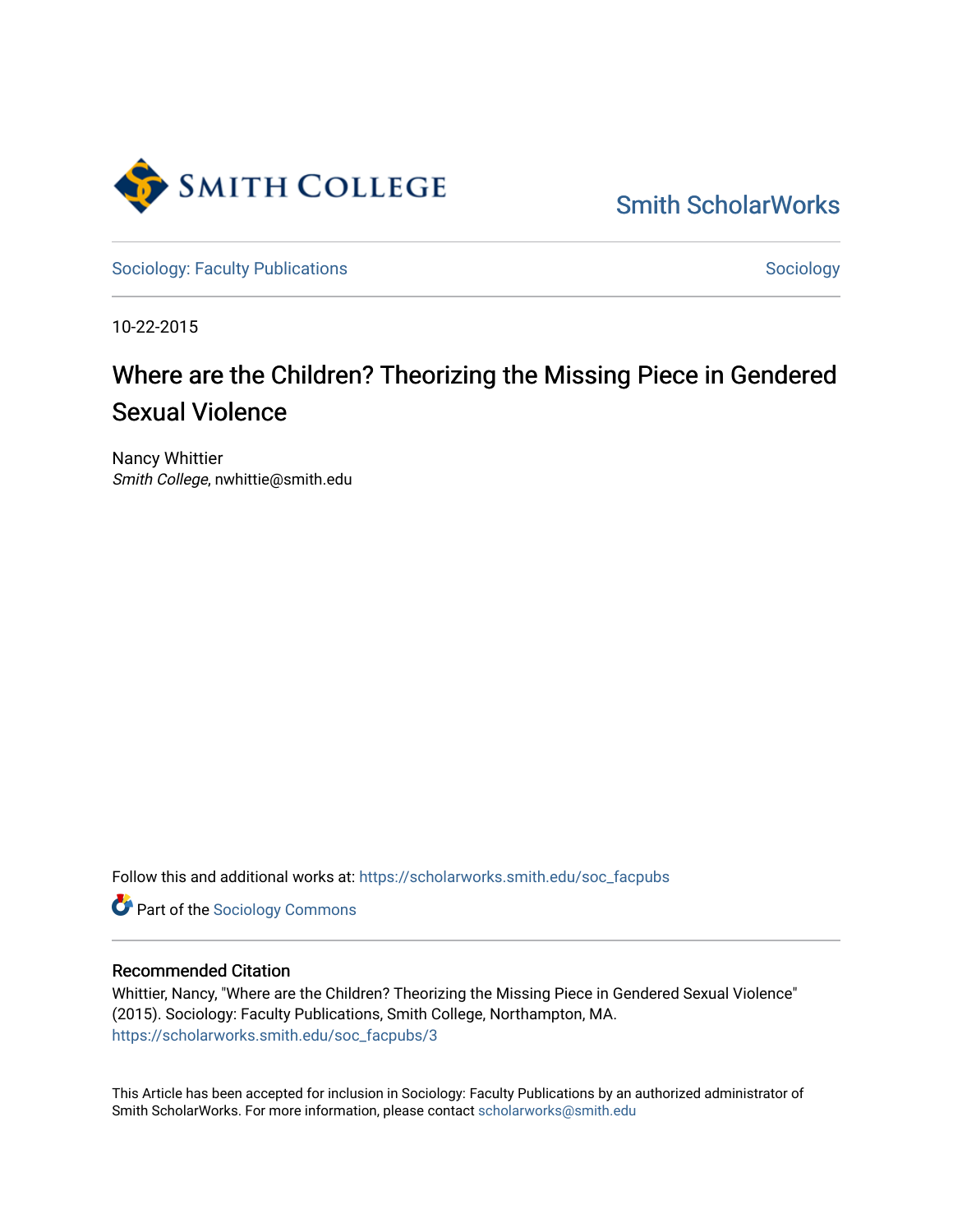Title: Where are the Children? Theorizing the Missing Piece in Gendered Sexual Violence

Bio: Nancy Whittier is Professor of Sociology at Smith College. She studies gender and social movements, particularly the cultural dimensions of movements and their outcomes. She is the author of The Politics of Child Sexual Abuse: Emotions, Social Movements, and the State (Oxford University Press, 2009), Feminist Generations (Temple, 1995); and is co-editor of Social Movements: Identities, Culture, and the State (Oxford University Press, 2002, with David S. Meyer and Belinda Robnett) and Feminist Frontiers (McGraw Hill, 2012, with Verta Taylor and Leila Rupp). She is currently completing a book on feminist and conservative influences on federal policy on sexual violence, entitled Strange Bedfellows, to be published by Oxford University Press in 2017.

#### Nancy Whittier

## Smith College

Feminists have been central to virtually every era of activism around child sexual abuse, from moral reformers in the 1800s and early 1900s, to the 1980s survivors' movement (Breines and Gordon 1983; Freedman 2013; Sacco 2009; Whittier 2009). Most recently, feminist analysis of child sexual abuse grew in the 1970s alongside that of rape, as participants in consciousnessraising groups discovered that many of them had been sexually assaulted as children, often by relatives. Feminist anti-rape activists included the rape of girls in their theory, activism, selfdefense training, and crisis services. Rape, regardless of age, was understood as an act of power,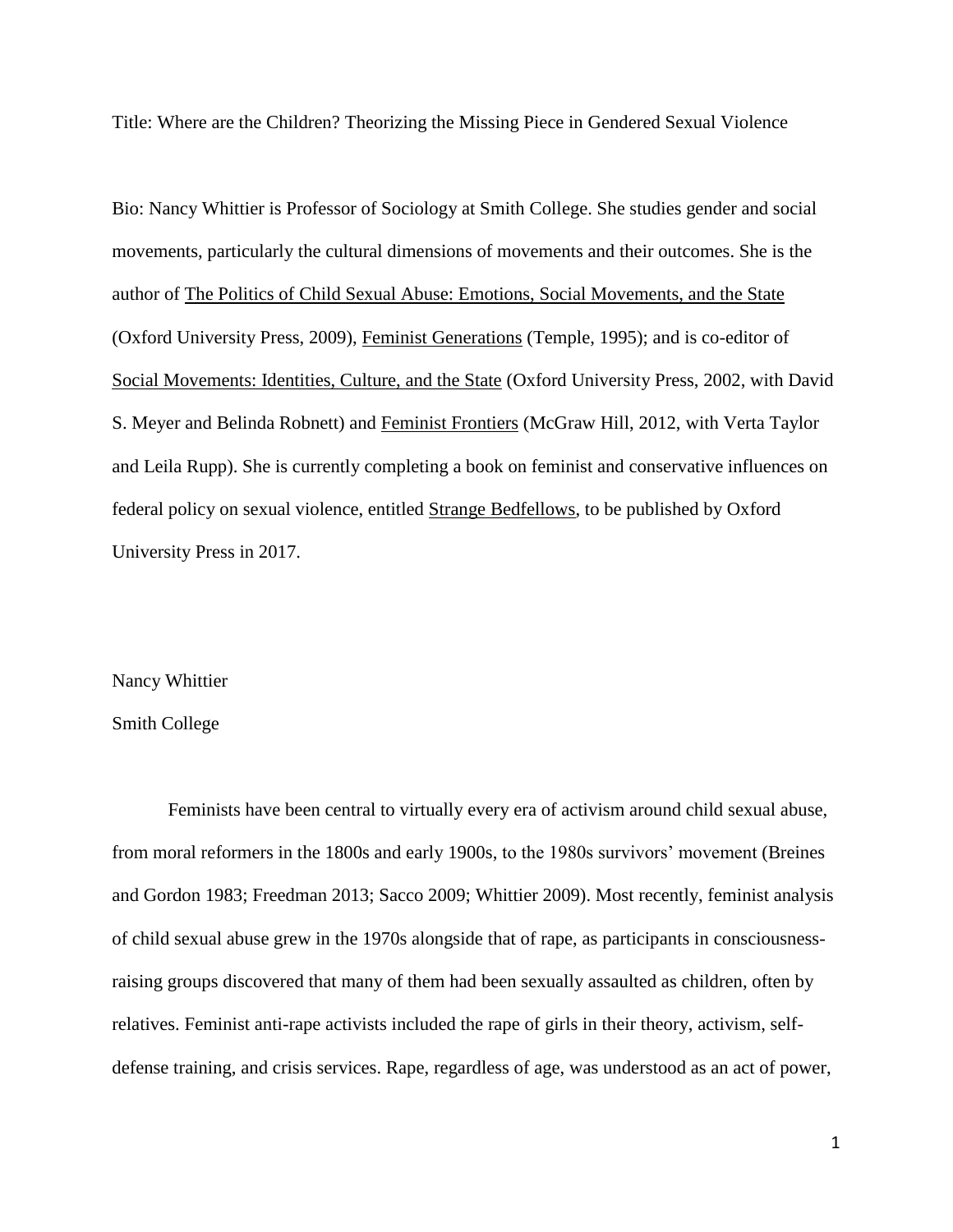violence, and male domination; girls were doubly vulnerable because of their relatively powerless position as minors, especially within families. Sexual abuse of boys was also attributed to patriarchal domination, which could be directed at other powerless groups besides women. Developed at the grassroots and through widely-read books like Florence Rush's *The Best-Kept Secret* (1980) and Sandra Butler's *Conspiracy of Silence* (1985), this view of child sexual abuse spread widely. But it did not persist. As the issue gained mainstream media attention and people from diverse political perspectives identified as survivors and joined selfhelp and activist groups, feminist analyses moved from the center to the periphery. Relatively quickly, the idea of incest and child sexual abuse as essentially different from the rape of adult women gained dominance. I traced this chain of events in *The Politics of Child Sexual Abuse* (Whittier 2009).

At present, policy, mainstream culture, and most academic research treat sexual assault as having different causes, patterns, and consequences depending on the age of the victim, while feminist work on rape and sexual assault largely ignores minors. There is excellent and extensive research on the prevalence and patterns of child sexual abuse, much of it produced by David Finkelhor's Crimes Against Children Research Center, but little other recent feminist sociological work on child sexual abuse. In preparation for this essay, I found that, in the past twenty years, only four articles on child sexual abuse or incest appeared in *Gender & Society*, two in *Signs*, eight in *Sex Roles*, none in *Feminist Studies*, and virtually none in the major generalist sociology journals. 1

Given that a large proportion of survivors of rape and other forms of sexual violence are under 18, feminists should attend more to child sexual abuse as both part of and distinct from other forms of sexual violence. In this essay, I outline a feminist sociological analysis of child

 $\overline{\phantom{a}}$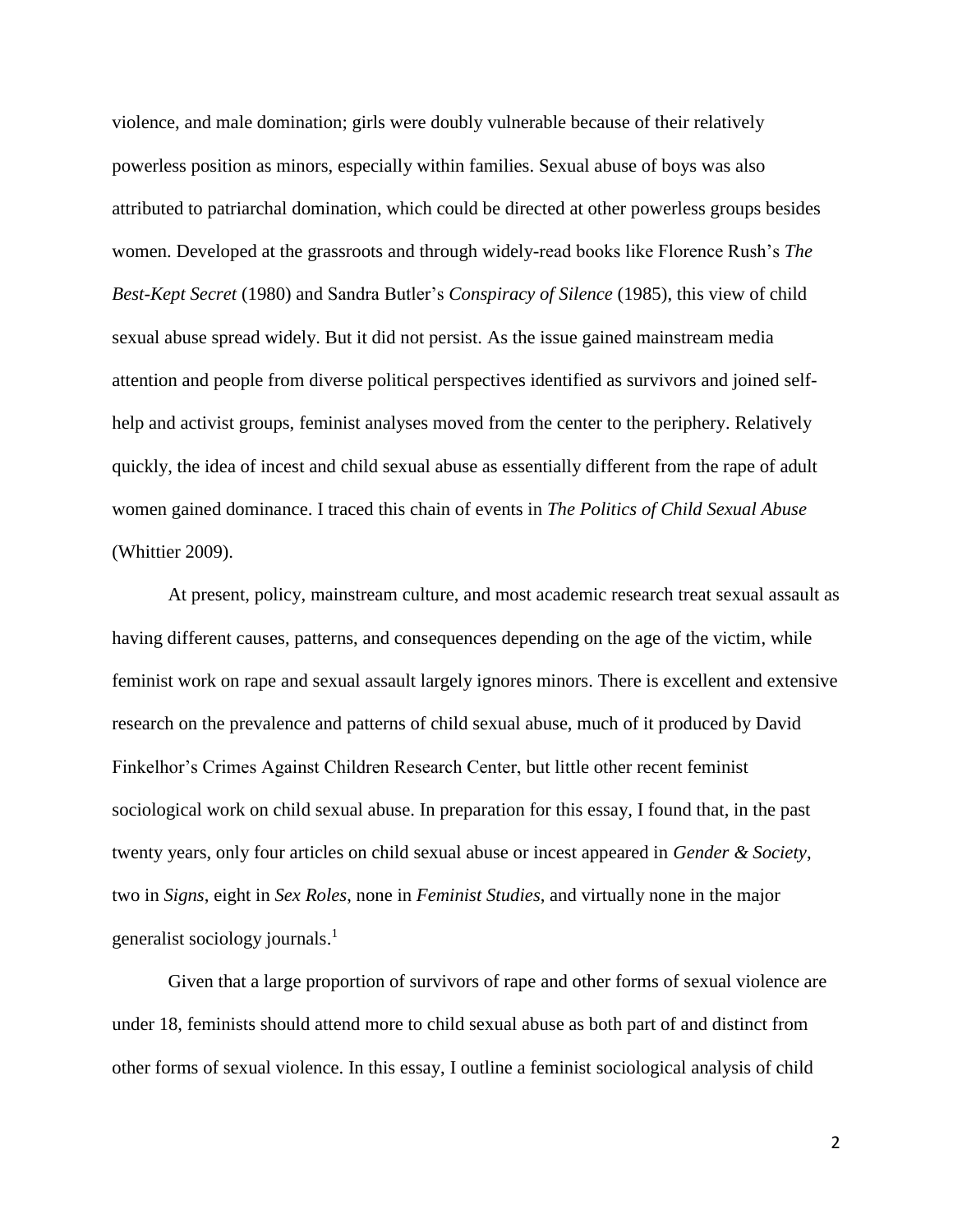sexual abuse. Drawing together scholarship on child sexual abuse and feminist theory, I sketch out how, , as with rape, child sexual abuse is an important dimension of a system of inequality that has both structural and cultural dimensions. I center the intersectional dimensions of sexual violence (including age), complicated questions of adolescent sexual agency, and the role of the state in structuring definitions and responses to sexual violence.

Like the rape of adults, sexual assault against children is shaped by gender and power. The fact that sexual assault is more common against girls than against boys, and that male offenders are more common than female, indicates the importance of gendered power structures in shaping patterns (Nelson and Oliver 1998). Specifically, 17.4% percent of girls and 4.2% of boys ages 14-17 report ever having been sexually assaulted by adults or peers, and 3.6% of girls and 0.4% of boys report having been raped; over 90% of perpetrators of sexual assault against girls and boys are male (Douglas and Finkelhor 2005; Finkelhor et al. 2013). (These figures exclude sexual harassment and other non-contact offenses.) Multiple forms of power come into play, including patriarchal power in the family, adults' power over children, and the different positions of girls and boys in educational settings and the public sphere. Institutions, including economics and "state agencies and public policy" also commit and permit violence against children differentially, according to race and class (Bray 2011; Richie 2012).

Gendered discourses also limit and structure how both adults and children understand sexual violence (Warner 2009; Whittier 2009). The meanings of child sexual abuse are constructed through discourses that reflect existing interests and power relations (Boyd 2009; Warner 2009; Whittier 2001). Nelson and Oliver (1998) show that gender shapes young adults' accounts of their childhood and adolescent experiences of sexual contact with adults; discourses of male sexuality as agentic makes men less likely to understand their childhood experiences as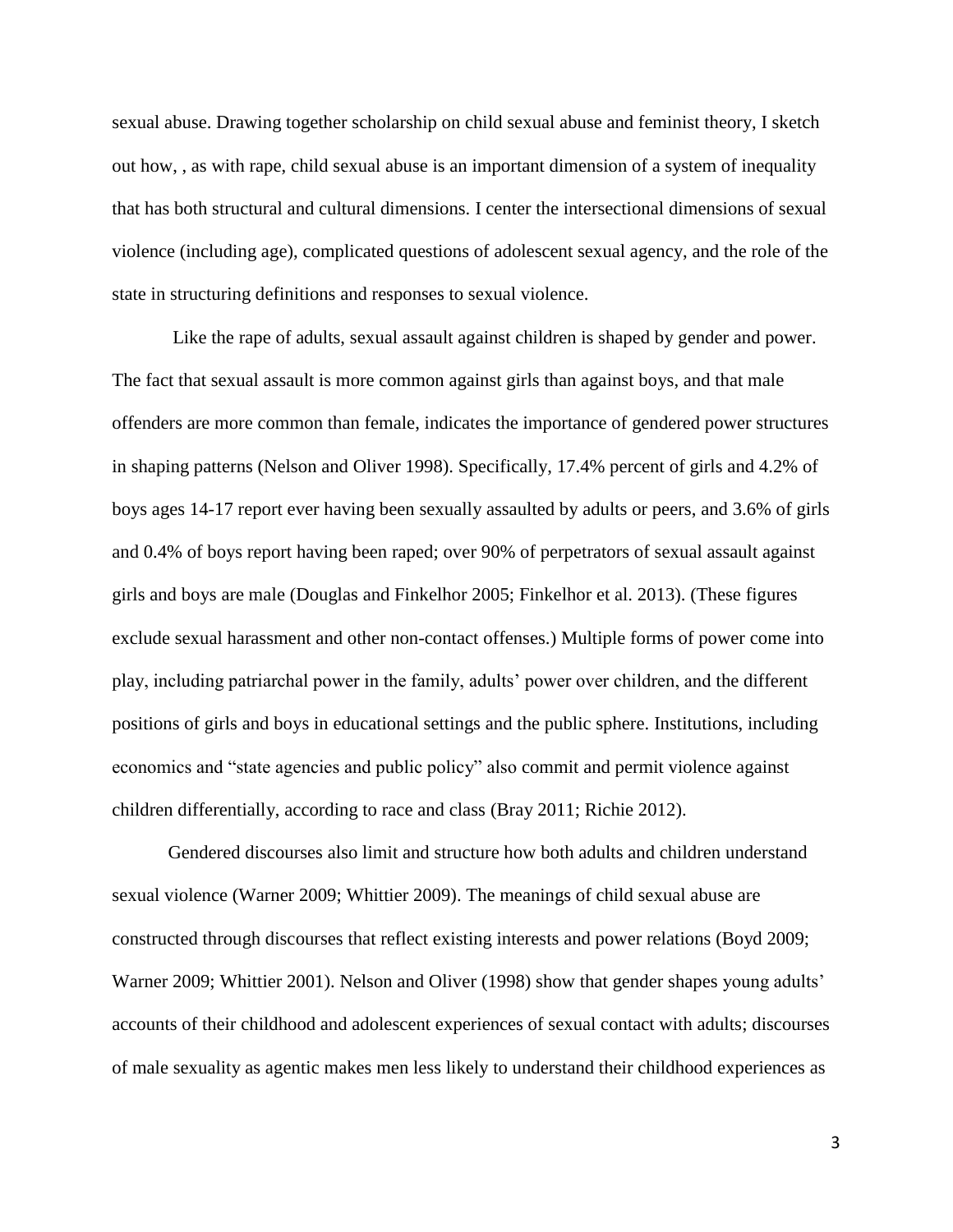non-consensual. Even the self-constructed narratives of survivors do not inevitably subvert gendered power. "Oppositional" discourse by adult survivors, Naples (2003) argues, is potentially transformative, but it can be limited by the dominance of experts in its production (for example, in professional therapy) and by an individualized focus (Alcoff 2009). As survivor activists gained access to mainstream media, their narratives were refracted through medicalized frames of injury and powerlessness while offenders were cast as pedophiles and criminals, with little mention of gender or power (Whittier 2009).

Largely outside sociology, feminist literary theorists have drawn on feminist trauma theory, which builds on the work of Judith Herman (Herman 1997; Herman 2000 [1981]), and has been influential in feminist therapy and organizing by survivors of child sexual abuse (Champagne 1996; Courtois 1988; Doane and Hodges 2001). Linking subjectivity and social inequality, feminist trauma theory argues that childhood trauma both causes emotional difficulties for individuals and primes them to be compliant citizens. It suggests that assault and trauma flourish in the context of male domination, the patriarchal family structure, and larger societal patterns of war and the drive for dominance and control. Social theorists from diverse perspectives have critiqued a focus on the psychological consequences of sexual assault rather than on its social and structural aspects (Bumiller 2008; Mardorossian 2002). However, theorizing how gendered subjectivity, interpretations of experience, discourse, and structural inequality interact to shape child sexual abuse is consistent with feminist sociological theory that emphasizes how emotion, identity, and daily lives are shaped by gender as an institution (Lorber 1994). Analyzing how interiority and subjectivity are linked to power is thus important for understanding child sexual abuse in terms of gendered power (Whittier 2009).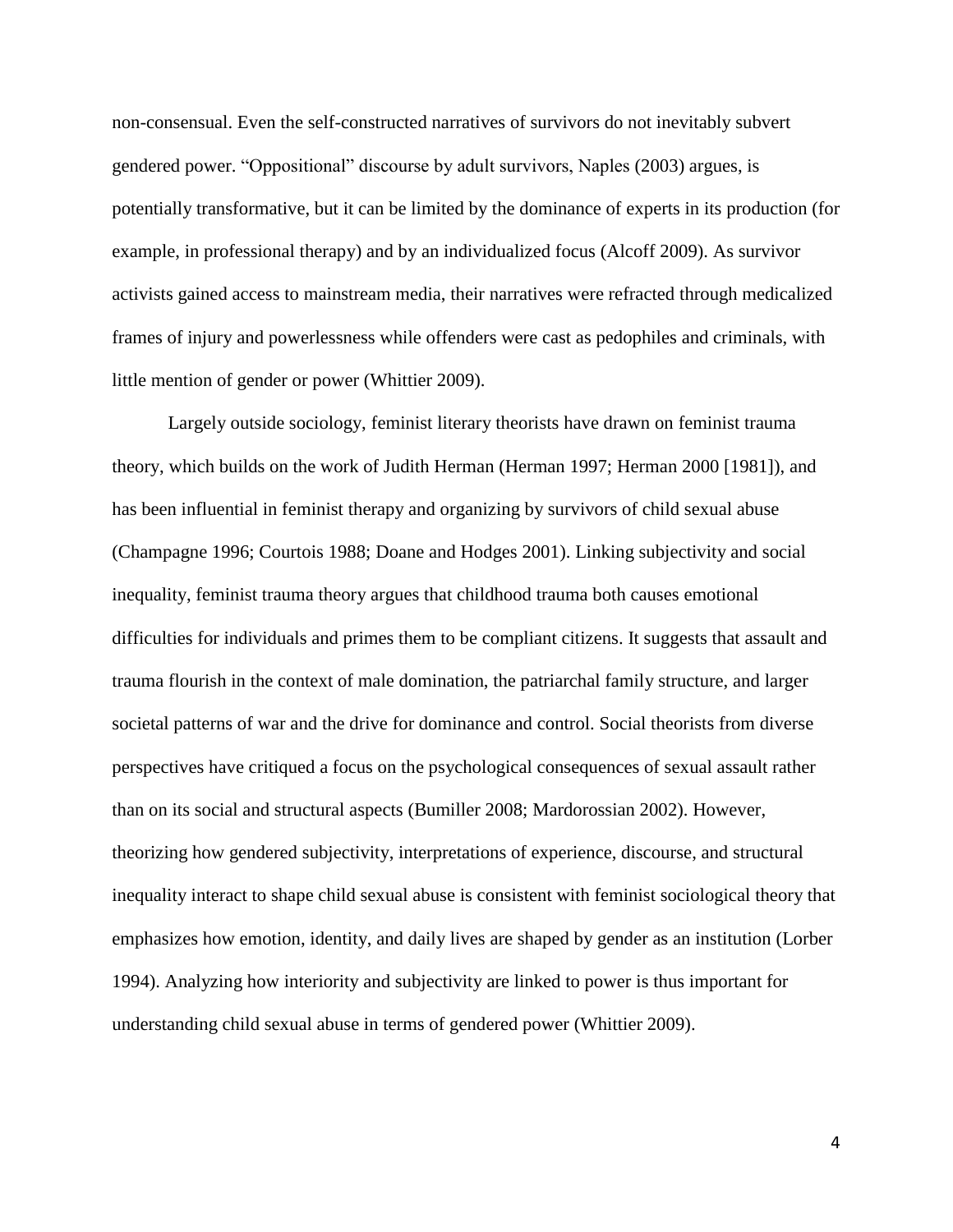These gendered processes are related, but not identical, to those shaping sexual violence against adults. In the remainder of this essay, I detail three key elements of a feminist sociological analysis of child sexual abuse. First, an analysis of child sexual abuse should be intersectional, especially given the long history of unequal adjudication based on race and class, and we need to include age as a central dimension of power and inequality (Hill Collins 2000). Second, scholarship on adolescent girls' sexuality and their experiences of sexual assault raises important questions about agency and the discrepancies between law and lived experience. Third, the literatures on moral panic and on carceral feminism do implicitly engage with child sexual abuse. I draw out their implicit models of the issue to suggest that, although these perspectives contain important critiques of the state, neither helps understand child sexual abuse itself*.*

## **RACE, CLASS, AGE, AND INTERSECTIONAL FEMINIST THEORY**

Little existing scholarship on child sexual abuse and incest considers race or class, and assaults against children are only briefly mentioned in the major works on race and violence (an important exception is Wilson 1994). Considerable scholarship shows how race and class shape rape, however, including increased vulnerability to assault in economically precarious neighborhoods, black women's historically widespread rape by white men, the use of rape charges to control black men through lynching, and higher prosecution and conviction rates for black assailants, especially with white victims (Freedman 2013; Hill Collins 2000; McGuire 2010; Richie 2012). Many cases of rape of black girls by white men that sparked activism and outrage historically were considered especially egregious because of the age of the victim, but not understood as a separate category of "child sexual assault" (Freedman 2013; McGuire 2010).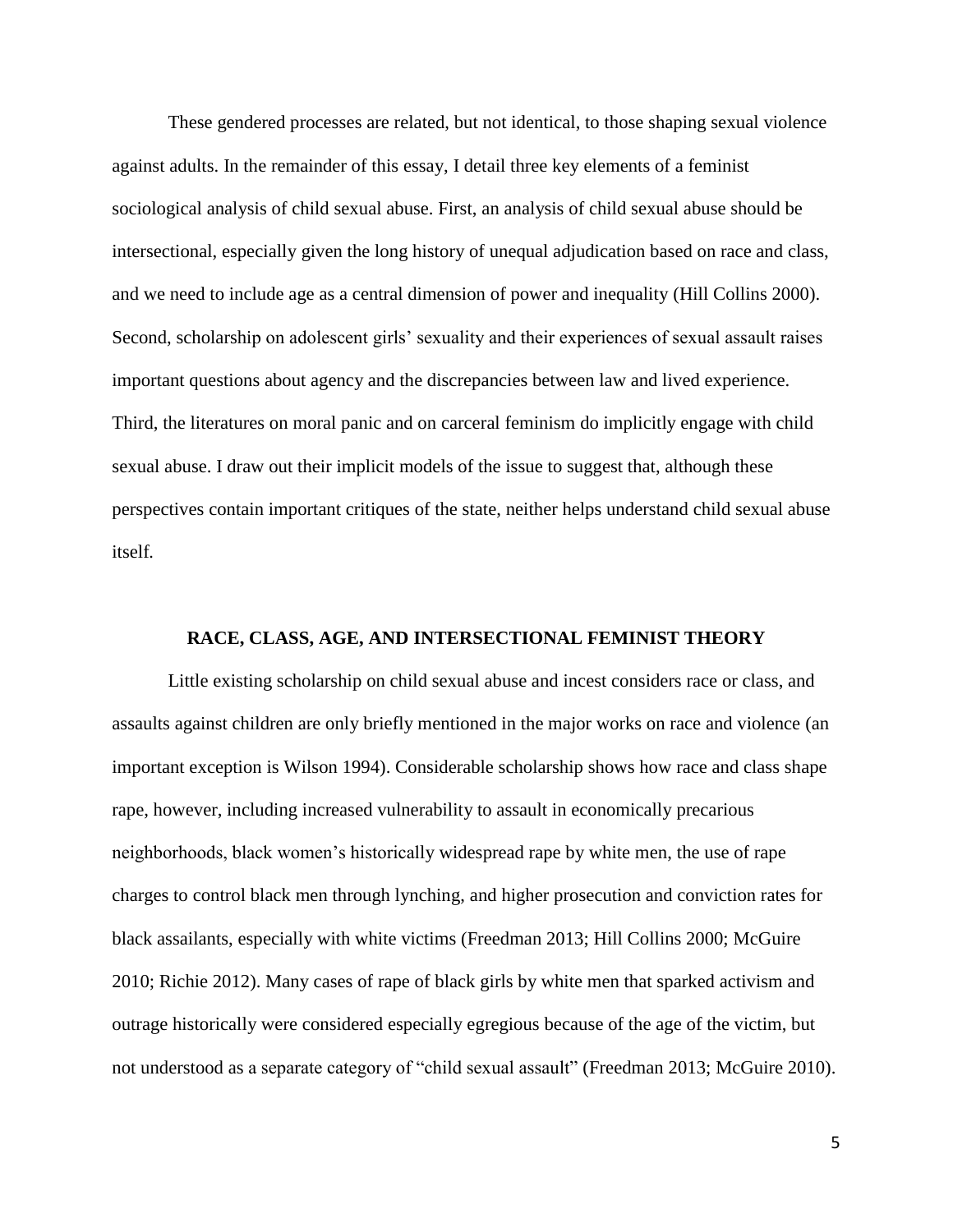It is clear, however, that child sexual abuse plays out differently depending on the race and class of the assailant and victim. Activists and service providers note the challenges for communities of color, including reluctance to report assailants who may receive disproportionate sentences or to air dirty laundry in public, well-founded mistrust of police, and fear of deportation (Murphy 2002; Simmons 2006). Some communities of color experience disproportionate rates of child sexual assault; Native American activists, in particular, have documented widespread assaults by both Native and non-Native men, with virtual impunity (Deer 2006; Erdrich 2013). Low income children, who may live with more unrelated adults and have less parental supervision, are also more vulnerable to assault (Richie 2012). Low-income and racial minority families also are under greater scrutiny by state agencies, such as child protective services, and thus more subject to intervention (Polsky 1991; Roberts 2006). For racially- and class-privileged families, an image of respectability and social power can enable incest to go undetected (Sacco 2009). Further, prevailing discourse about the risks of girls' sexualization is shaded by ideas about race and class. This includes the idea that incest occurs mainly in marginalized families, and that it is mainly disreputable strangers who threaten children. Broad ideas of sexual innocence are raced and classed, including the ideas that white girls' innocence is especially threatened, and that girls of color are naturally hypersexual (Renold and Ringrose 2013). Meanwhile, discourses of male sexual agency are magnified for boys of color, who are feared as sexually aggressive but whose own sexual victimization is virtually invisible.

Corrigan (2006) documents that risk assessment scales for sex offenders disproportionately increase penalties for Black, Latino, and low-income offenders. At the same time, people incarcerated for child sexual abuse and rape are more white and middle-class than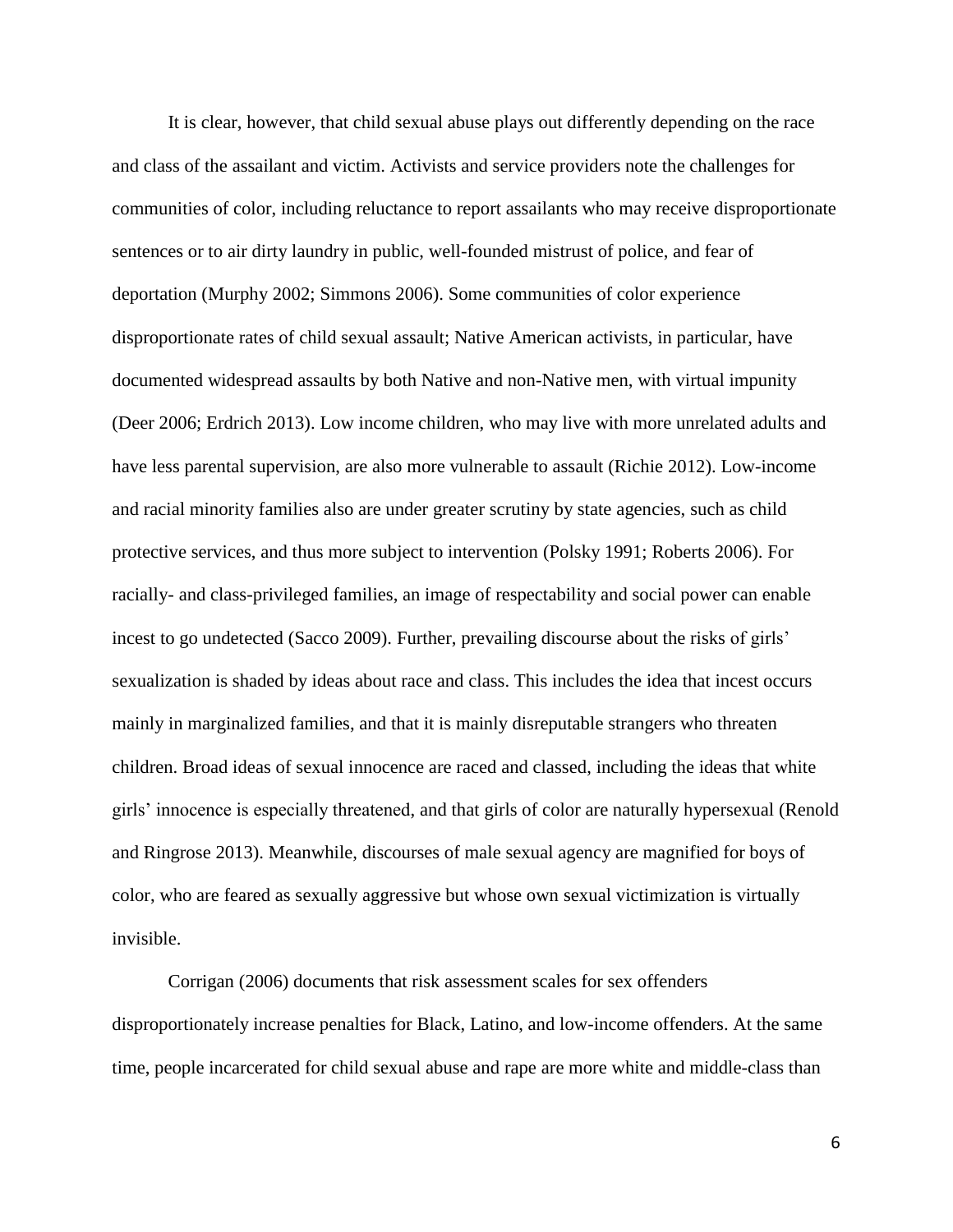the general prison population (Douglas and Finkelhor 2005). Rather than indicating less racial and class bias in prosecution of sex crimes, this may reflect a lower priority on prosecuting sexual assault against children of color and low income children. While critique of the race and class dimensions of the state is crucial, we also need much more research and theorizing on sexual assault against working class, poor, and racialized children.

Highly publicized cases of child sexual assault, such as the child rapes at Penn State or the clergy abuse cases in the Catholic Church, illustrate the power dynamics outside the family, with institutionally powerful assailants operating while their organizational supervisors and subordinates remained silent. While the fact that these assaults were committed by men against boys may explain part of the publicity they received, they clearly reflect age-related power as well as the ability of powerful institutions to protect themselves.

Age is thus a central intersectional dimension for understanding sexual violence. A large proportion of rapes reported to law enforcement are against minors; an estimated 51% of all female forcible rape victims are under the age of 18 and an estimated 16% are under of 12 (Langan and Harlow 1994). <sup>2</sup> Children and adolescents are individuals whose legal rights and social, economic, and political power are limited. As a result, they are vulnerable to assault and exploitation by adults, who have more power on all these dimensions. They have less recourse to intervention and little influence over the relevant institutions (e.g., child protective services, foster care, criminal justice) (Armstrong 1994). Theorizing sexual violence intersectionally allows us to consider how gender, race, class, and age interact to shape experiences, interpretations, and responses, and points to the need for research guided by this approach.

### **AGENCY AND VICTIMIZATION IN ADOLESCENT SEXUALITY**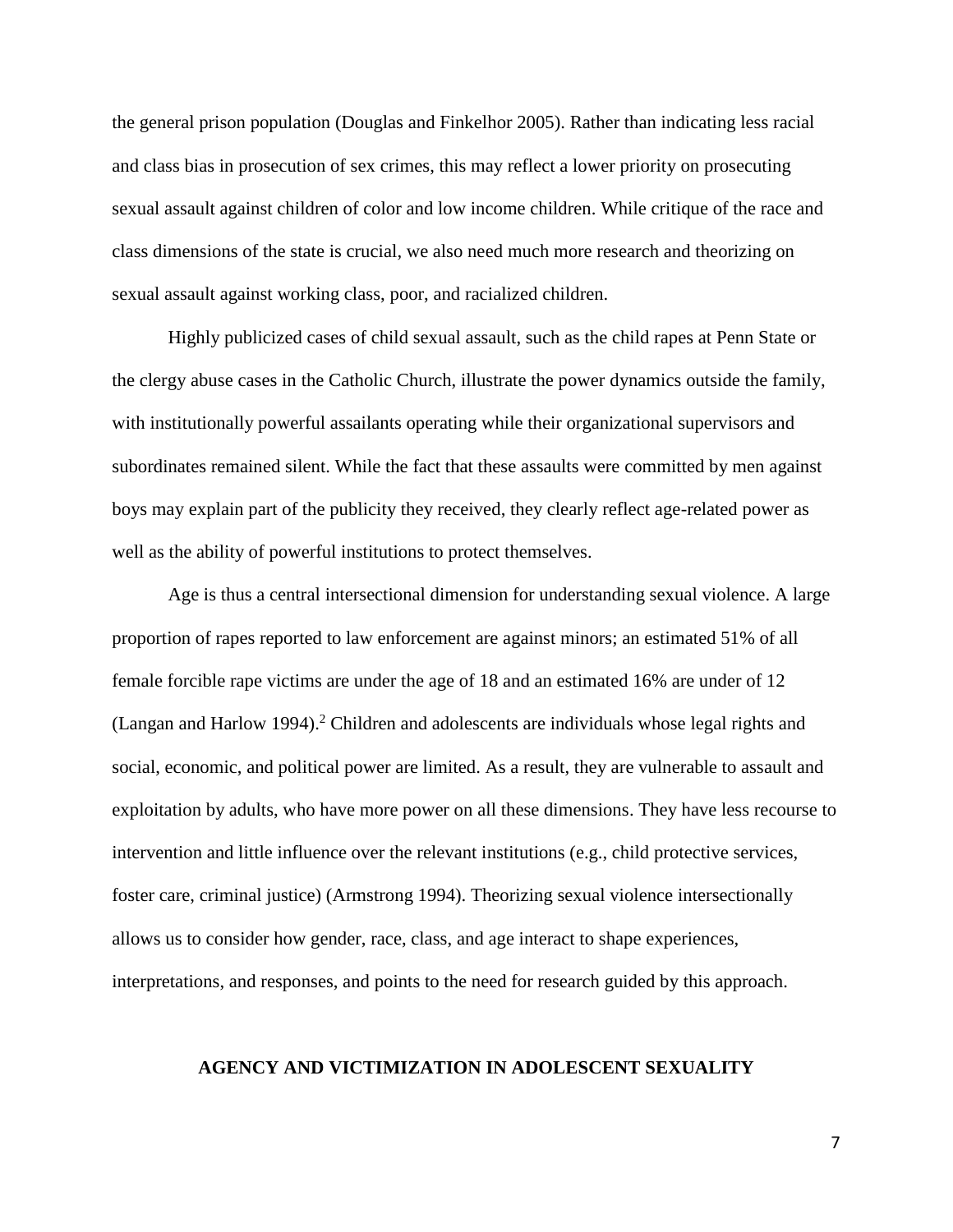If we want to understand sexual assault against children and teens, we need to engage with the extensive feminist scholarship on childhood and adolescence. In particular, the work on adolescence and sexuality points to a complex landscape for adolescent girls, who must navigate their own desires, sexual stigma, sexual harassment, coercion, and assault from age mates and older men (Pascoe 2011; Schalet 2011; Tolman 2012) in a legal context that defines much of girls' sexuality as child sexual abuse.

Consensual sexuality for adolescent girls is shaped by "the persistence of institutionalized heterosexuality...that continues to reproduce gender inequities in heterosexual romantic and sexual relationships" (Tolman 2012). Adolescent girls are sexualized through body image, sexual harassment in schools, dress codes, and heteronormative discourses that elide the possibility of girls' sexual desire. Renold and Ringrose (2013), summarizing this work, emphasize the constant tension between pleasure and danger for girls, whose sexual agency is denied and for whom the risk of sexual harm is both ever-present and culturally over-wrought. Adolescent girls' subjective feelings of sexual desire or empowerment are inextricably linked to media representations and expectations of pleasing their (male) partners (Lamb and Peterson 2012). Heterosexual experiences often reflect "intimate injustice," in which boys' pleasure and desire are prioritized over girls' (McClelland 2010, cited in Tolman 2012). These gender inequities connect girls' consensual and nonconsensual sexual experiences. Hlavka (2014) vividly documents how adolescent girls understand sexual assault by adults and older teens as the normal result of men's sexual natures and girls' failure to say no.

Scholars who study consensual sexual activity in the lives of adolescent girls rarely put their work in the context of child sexual abuse. But while children, young adolescents, and girls of 17 are quite different, they are often conflated in the law, under which sexual contact before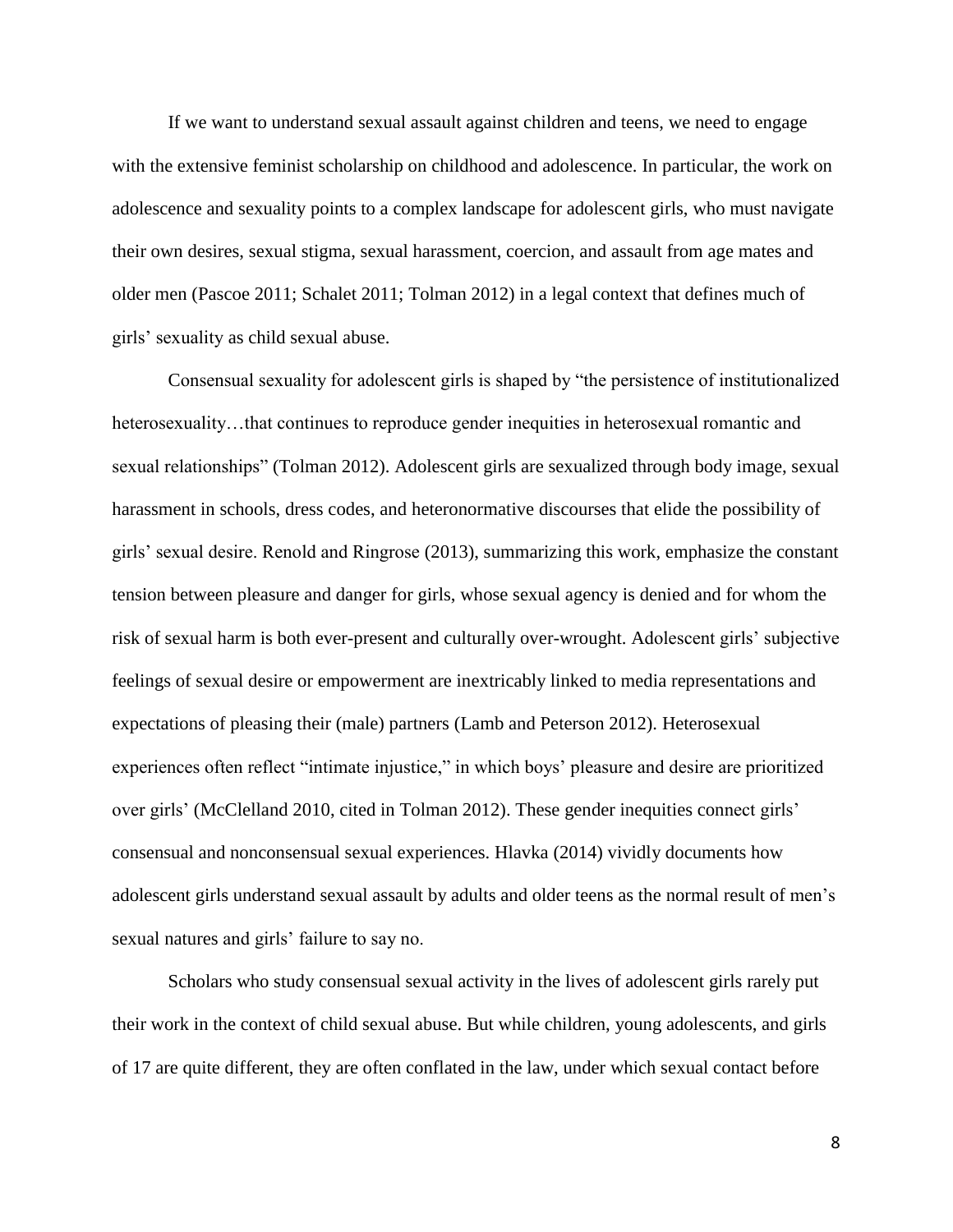the age of consent is a crime (Lamb and Peterson  $2012$ ).<sup>3</sup> In some jurisdictions, consensual relationships between teenagers are illegal regardless of participants' ages; in others, they are considered child sexual assault if one teenager turns 18 before the other. Enforcement is more likely in same-sex relationships and for youth of color, as in a case where an African-American girl who turned 18 was convicted of a felony for her relationship with another girl who was still underage (Tolman 2012). Teenagers also can be prosecuted under child pornography law in "sexting" cases (Walsh, Wolak, and Finkelhor 2013). Producing or distributing sexual images of people under the age of 18 is illegal, even if the people involved are over the age of consent and the sexting is consensual. (Indeed, photographing oneself nude can and has been considered producing child pornography.)

These issues present obvious problems for bringing together feminist theories of adolescent sexuality and child sexual abuse, since the legal model embedded in child sexual abuse law is the statutory impossibility of consent, yet a central problematic in studies of adolescent sexuality is the tension between sexual desire and societal shaping and silencing of that desire. At the same time, statutory rape and child pornography laws based on age rather than consent have been supported by many feminists because they enable prosecution by eliminating the defense of consent (Freedman 2013).We are left with the conceptual and empirical problem of recognizing girls' sexuality and agency without ignoring their structural inequality or domination by adults. This is a complicated and controversial task. Feminist scholars may draw lines in different places, but we are not well-served by ignoring the dilemma or by separating scholarship on adolescent sexuality from scholarship and law on child sexual abuse.

### **MORAL PANICS AND CARCERAL FEMINISM**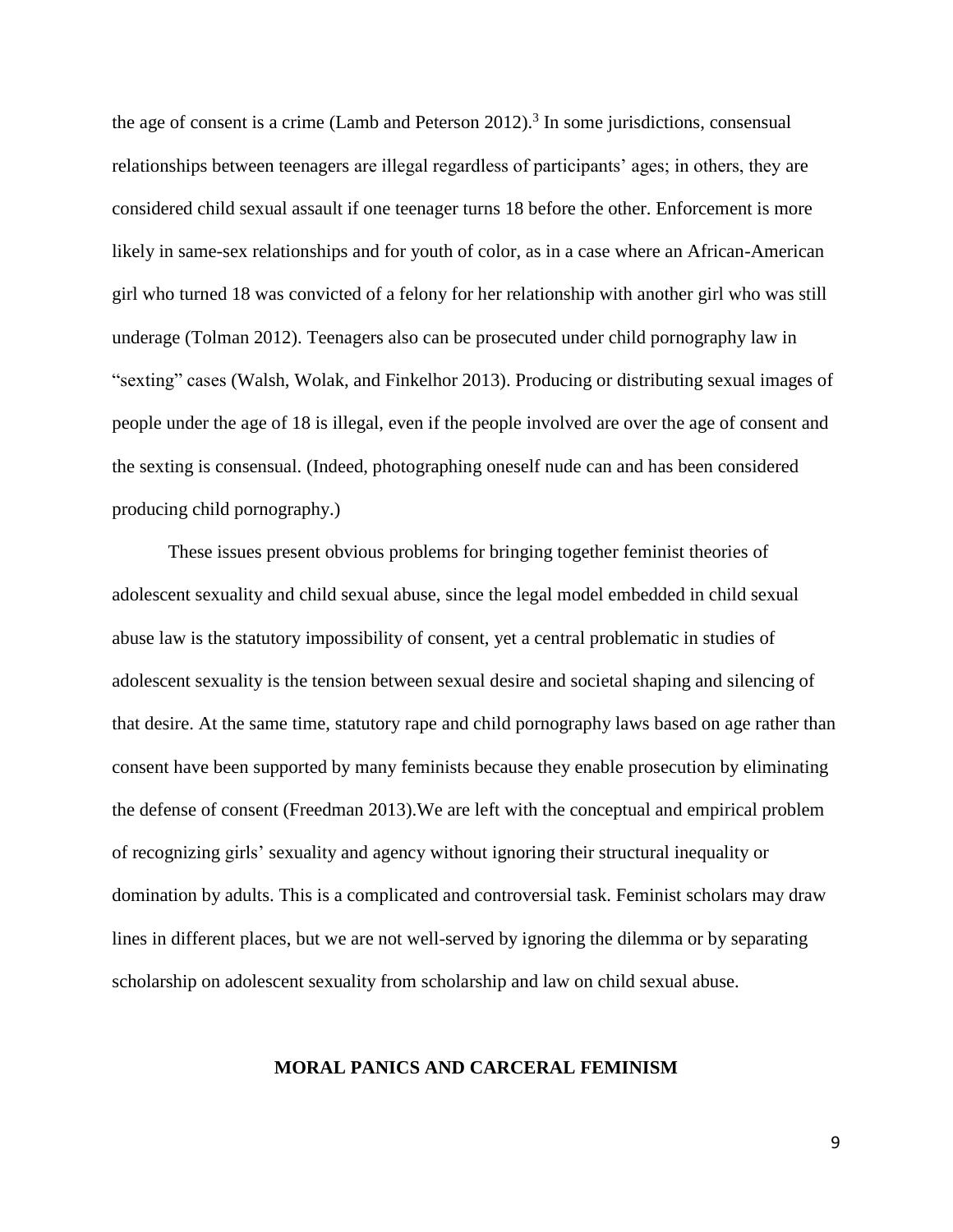A final set of questions emerges from work by scholars who critique moral panics around child sexual abuse, and those who critique feminist campaigns to mobilize the state's punitive power against sexual violence, which Elizabeth Bernstein (2010; 2012) terms "carceral feminism." These are distinct approaches, but they share an implicit theory of child sexual abuse. Moral panic analyses deal primarily with culture and mass media and argue that fear-mongering representations of child sexual abuse promoted by "child savers" serve the interests of authorities who aim to expand social control. Carceral feminist critiques also treat the underlying problem as overblown and focus on the threat to women and children from the growing punitive state. Both approaches focus on constructions of and responses to the problem rather than the issue of child sexual abuse itself. What are the implications of these analyses for feminist theories of child sexual abuse?

## **Moral Panic and Child Sexual Abuse**

Theories of moral panic have been very influential in analyses of child sexual abuse, including most writing by progressives (Best 1990; Davis 2005; Hacking 1991; Jenkins 1998; Lancaster 2011; Victor 1998). The general point is that public concern about child sexual abuse varies historically, with times of rising concern considered waves of irrational public fear, "wildly exaggerated and wrongly directed" (Victor 1998) out of proportion to the actual problem and produced by over-zealous "child savers." There are a number of specific claims about what occurs in panics, including that extreme cases are used to stand in for routine cases (i.e., abduction/murders stand in for incest); media coverage and experts express exaggerated alarm with little dissent; and the scope of media coverage and concern are out of proportion to the actual problem (Victor 1998). As shown in previous research (Whittier 2009), none of these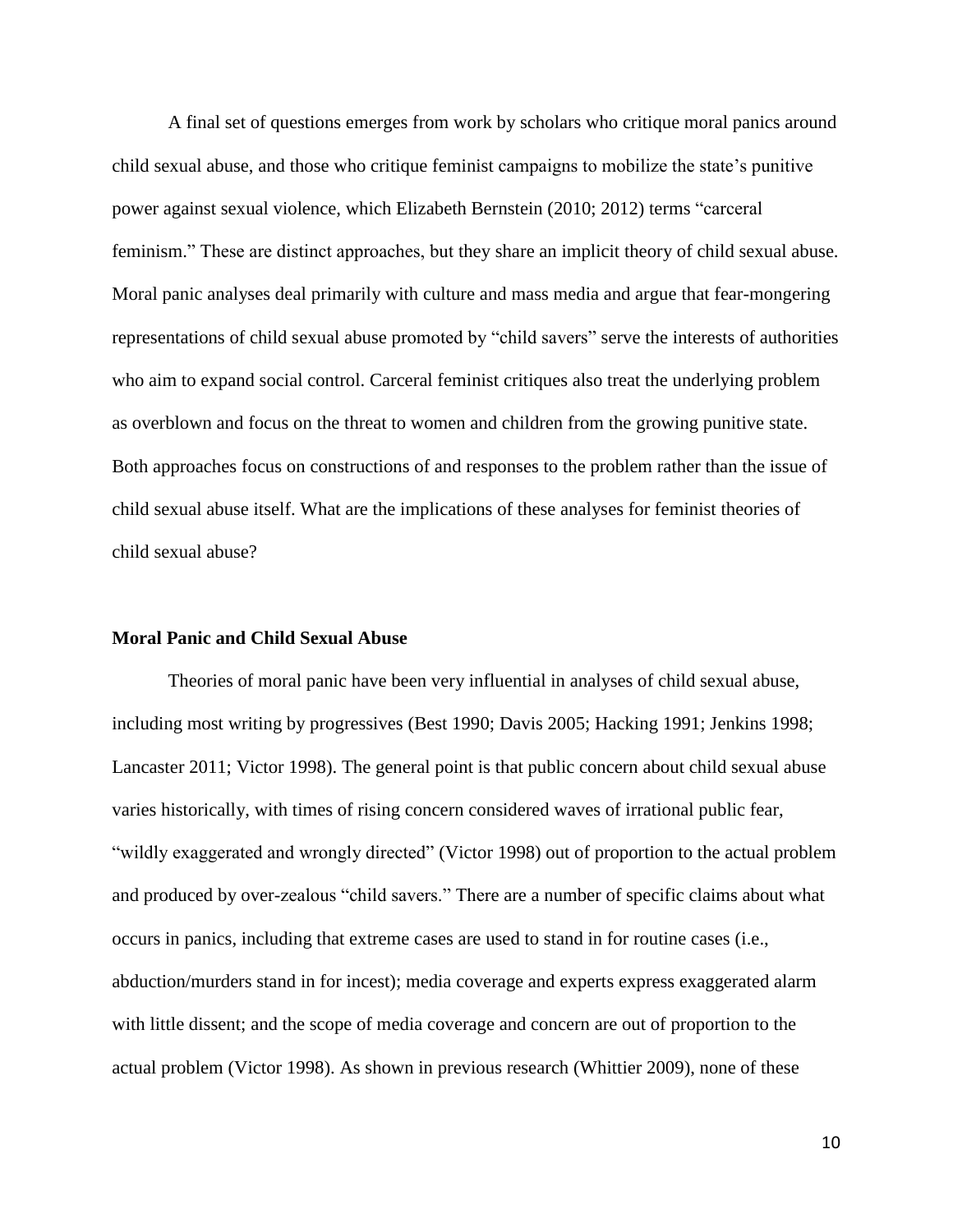claims were empirically true for concern over child sexual abuse during the most recent alleged moral panic, from 1980-2005. Bray (2011) and Jenkins (2001) similarly show that the moral panic analysis of child pornography is empirically wrong. More recently, critics of sex offender registration and notification have argued that a moral panic has encouraged witch hunts against innocent people, who are falsely charged with child sexual assault and placed on sex offender lists (Lancaster 2011). There are some such cases, which are travesties, and sex offender legislation is indeed punitive and counterproductive (Corrigan 2006). But the assumption in this writing is that these cases are typical; in an ironic twist, they come to stand in for the more common and routine cases of child sexual abuse, in which charges and convictions are very rare (Cheit 2014).

The underlying theory of child sexual abuse in moral panic writing is that it is uncommon and that existing social responses are not only sufficient, but excessive. There is solid empirical evidence that neither assertion is true. It is striking that this model of child sexual –abuse—which centers false accusations by children and by punitive mothers in custody disputes—has received so little feminist critique. This stands in stark contrast to feminist theories of sexual assault against adults. The difference is not simply the acceptance of victims' truth claims. Rape of adult women is accepted as common precisely because feminist theories understand how cultural, economic, and political power enable and produce it through cultural representations that normalize violence and eroticize female submission, women's economic dependence on abusive husbands, and political processes that allow institutions like the military or prisons to avoid addressing the issue. Child sexual abuse is similarly produced through cultural representations that eroticize childhood, children's economic dependence on adults, political processes that fail to provide alternatives or power to children in abusive situations, and so forth. If we theorize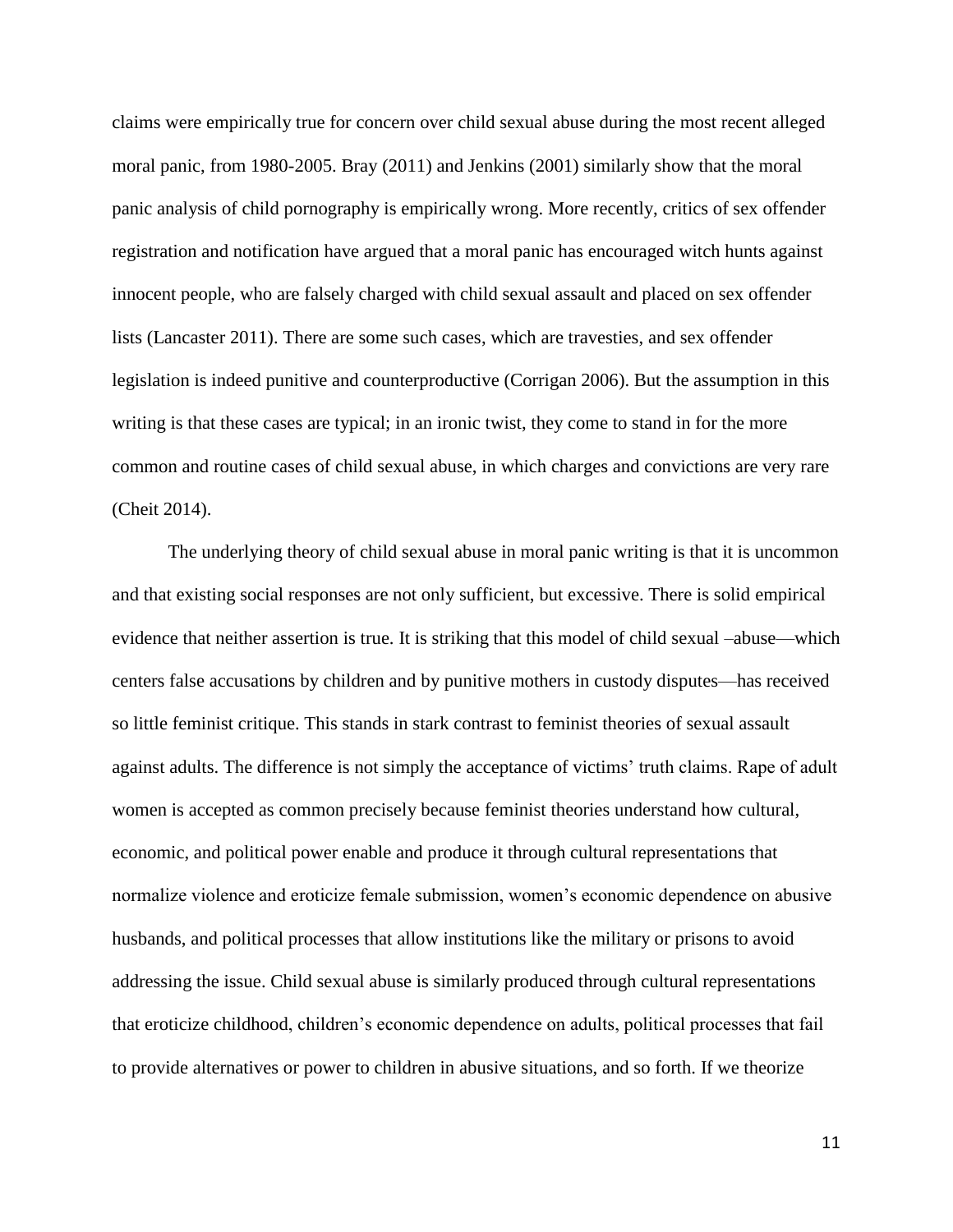child sexual abuse in these terms, the inadequacy of understanding the issue through a moral panic lens becomes apparent.

#### **Child Sexual Abuse in a Carceral State**

We are living during a growing prison industrial complex, with rising incarceration rates and sentence lengths. Racist logics organize arrest, conviction, and sentencing, and adults and children of color experience violence at the hands of state actors and agencies (Alexander 2010; Richie 2012). Feminists' reliance on the carceral state for relief is clearly problematic. Elizabeth Bernstein's (2010; 2012) influential formulation of "carceral feminism" and her critique of antitrafficking feminists for their drive to criminalize prostitution and their collusion with the control of women internationally is persuasive and productive (see also Doezema 2010; Parrenas 2011). Critiques of carcerality have been widely accepted among progressive academics (e.g., Bumiller 2008). The challenge for feminists theorizing child sexual abuse is to discern its relationship to carceral feminism and to crime in general.

We ought to be cautious about generalizing the analysis of carceral feminism to child sexual abuse and perhaps to sexual violence more generally. Corrigan (2013) shows that critiques of feminist influence over criminal justice responses to rape overestimate the success of the women's movement; similarly, they overestimate feminist influence over responses to child sexual abuse. Unlike sex trafficking and some other forms of sexual violence, the state's response to child sexual abuse has not been driven by feminists, many of whom have opposed harsh sex offender policies (Whittier 2009). More important, feminist sociologists should not allow the important critiques of carcerality to substitute for feminist analysis of child sexual abuse itself.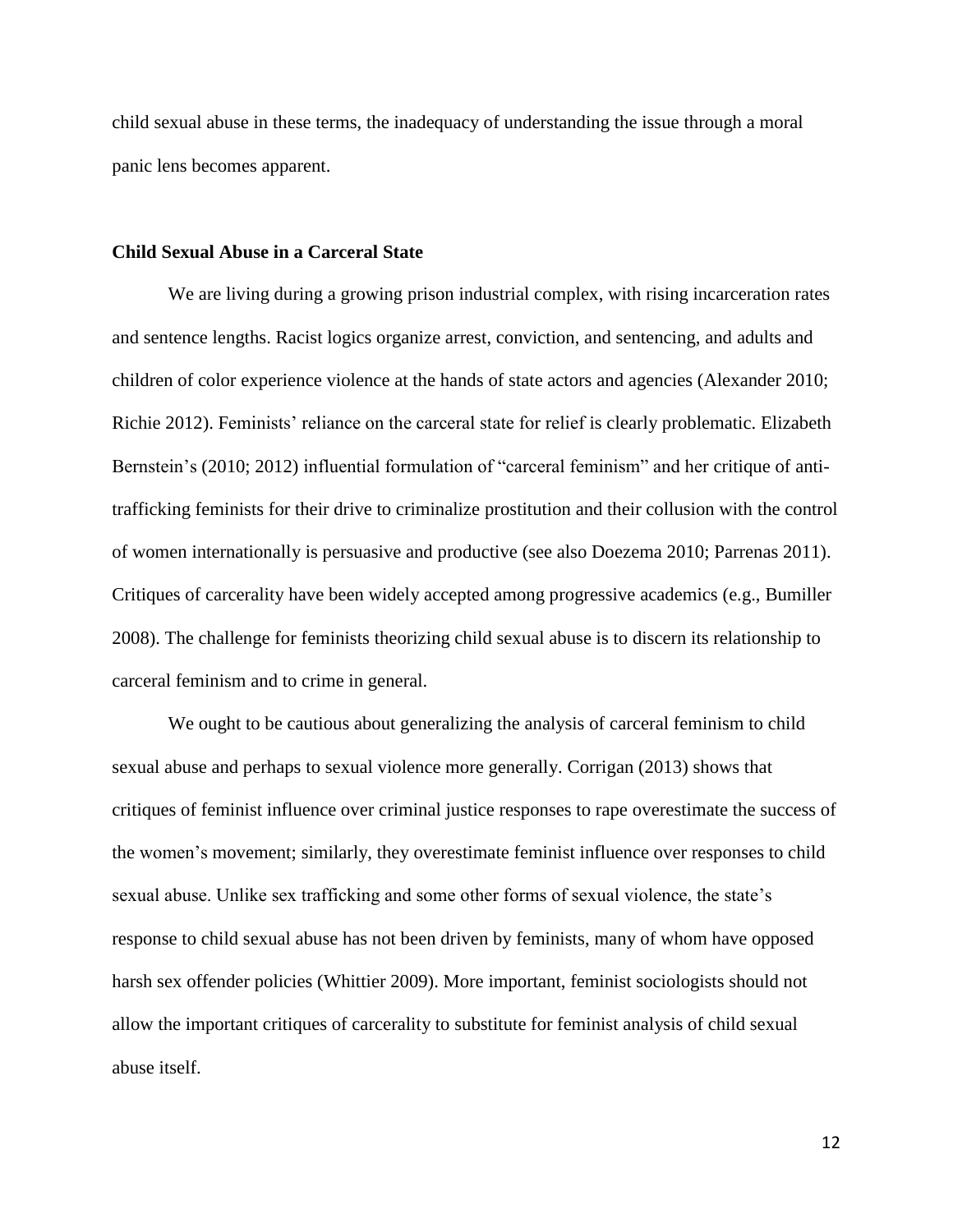Law and discourse about child sexual abuse are obviously severe. But prosecution and conviction rates are low and sentences relatively short. Severe post-incarceration penalties, through the lifelong effects of sex offender registries, co-exist with minimal prosecution (Cheit 2014). Prosecution rates for rape overall have decreased as prosecutors choose only the cases most likely to win (Corrigan 2013), and doubts about child witnesses have decreased prosecution in child sexual abuse cases even more (Cheit 2014). In fact, Corrigan (2006) suggests that sex offender registration actually has decreased prosecution and conviction. Prosecutors are reluctant to subject seemingly respectable defendants to lifelong penalties, and families are reluctant to bring charges against relatives. At the same time, as defendants refuse plea bargains that would classify them as sex offenders, more cases go to trial where conviction rates are low. Contrary to the idea that carceral feminism has shifted to focus on threats outside the family (Bernstein 2010), 70% of convictions nationally in 1992 for rape of children under the age of 12 were for incest and another 24% percent for assaults by acquaintances; for children over 12 years old, 36% of rape convictions were for incest and 45% for rapes committed by acquaintances (Langan and Harlow 1994).

Even feminists and progressives decry the cover-ups and downplaying that allow rapists and child abusers to go unprosecuted. In other words, child sexual abuse is a case for which a general critique of a carceral approach can be hard to sustain, because it is difficult to rule out state responses, although some advocates of restorative justice do so (Murphy 2002). Given children's structural powerlessness, what societal responses could effectively intervene in child sexual abuse without strengthening a racist and sexist criminal justice system? In general, despite the harsh rhetoric, carceral responses may strengthen state control, but without having much actual effect on child sexual abuse.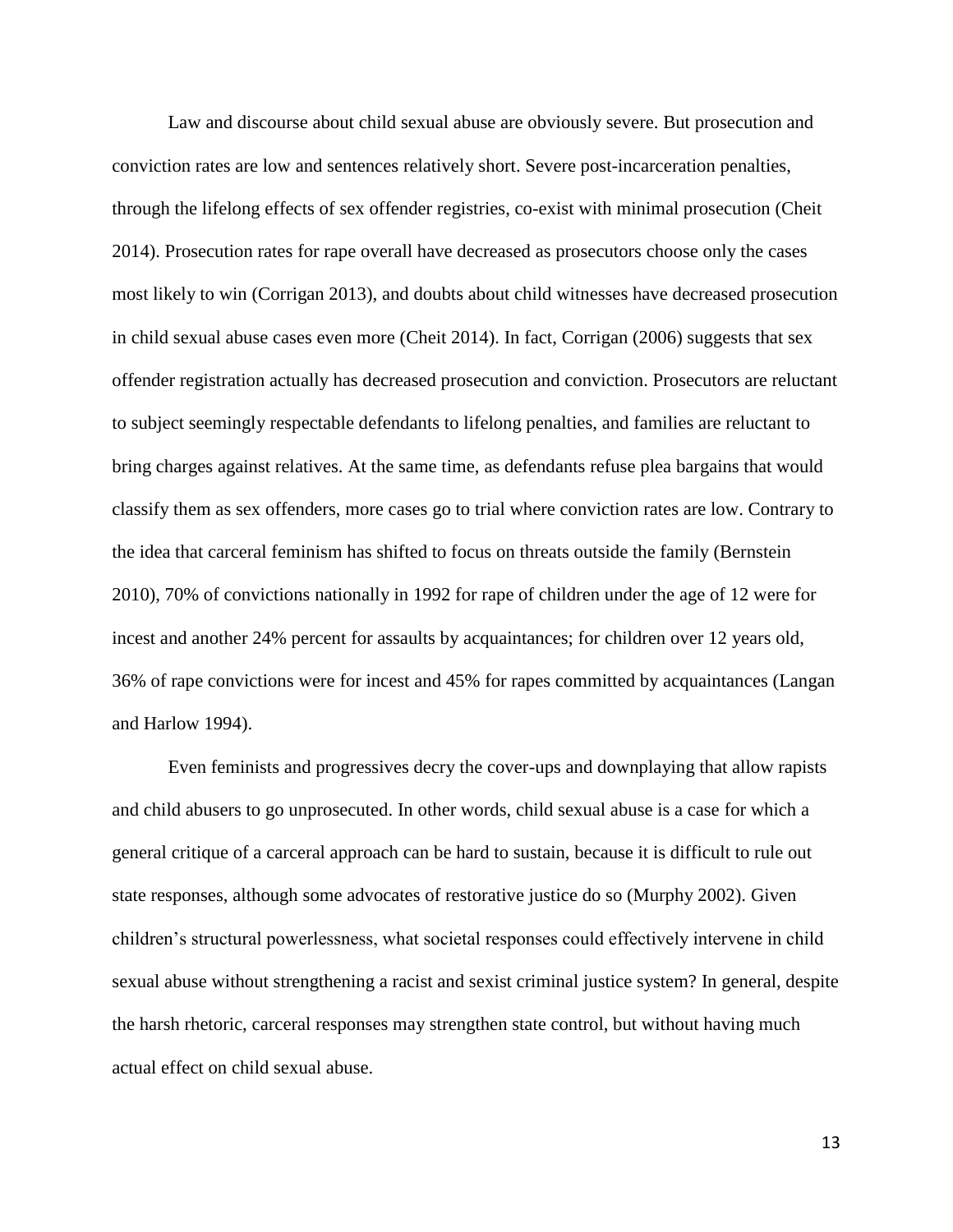#### **CONCLUSIONS**

Despite increasing public awareness and state intervention, child sexual abuse remains prevalent, follows existing inequalities, and societal responses are inadequate. State responses and the legal and cultural definitions of abuse are often punitive and counterproductive. As with rape, understanding processes of definition and response is crucial to understanding child sexual abuse and how to end it. But we also ought to continually raise the question of how cultural representations and state responses affect children in sexually abusive circumstances.

Overall, how should we theorize child sexual abuse? We should analyze incest and child sexual abuse as a gendered issue that is both similar to and distinct from other forms of sexual violence. A theory of rape that ignores sexual assault against minors is incomplete, particularly given the prevalence of rape against children and adolescents. Child sexual abuse is fundamentally shaped by intersectional inequalities of gender, race, and class, which structure individual-level experiences, prevalence, cultural representations, and state and institutional responses. An intersectional feminist approach to sexual violence should also foreground age, recognizing children and adolescents as a group that is structurally unequal and subject to control and domination by adults. Just as scholars who study and theorize violence against women could benefit from attending to sexual assault against children and adolescents, those who study child sexual abuse should engage with the literature on rape, and those who study adolescent sexuality should engage with the artificially separate literature on child sexual abuse. Such engagement has the potential to help us rethink the relationship between different forms of sexual violence and the tension between sexual agency and victimization. Scholars in these fields have much to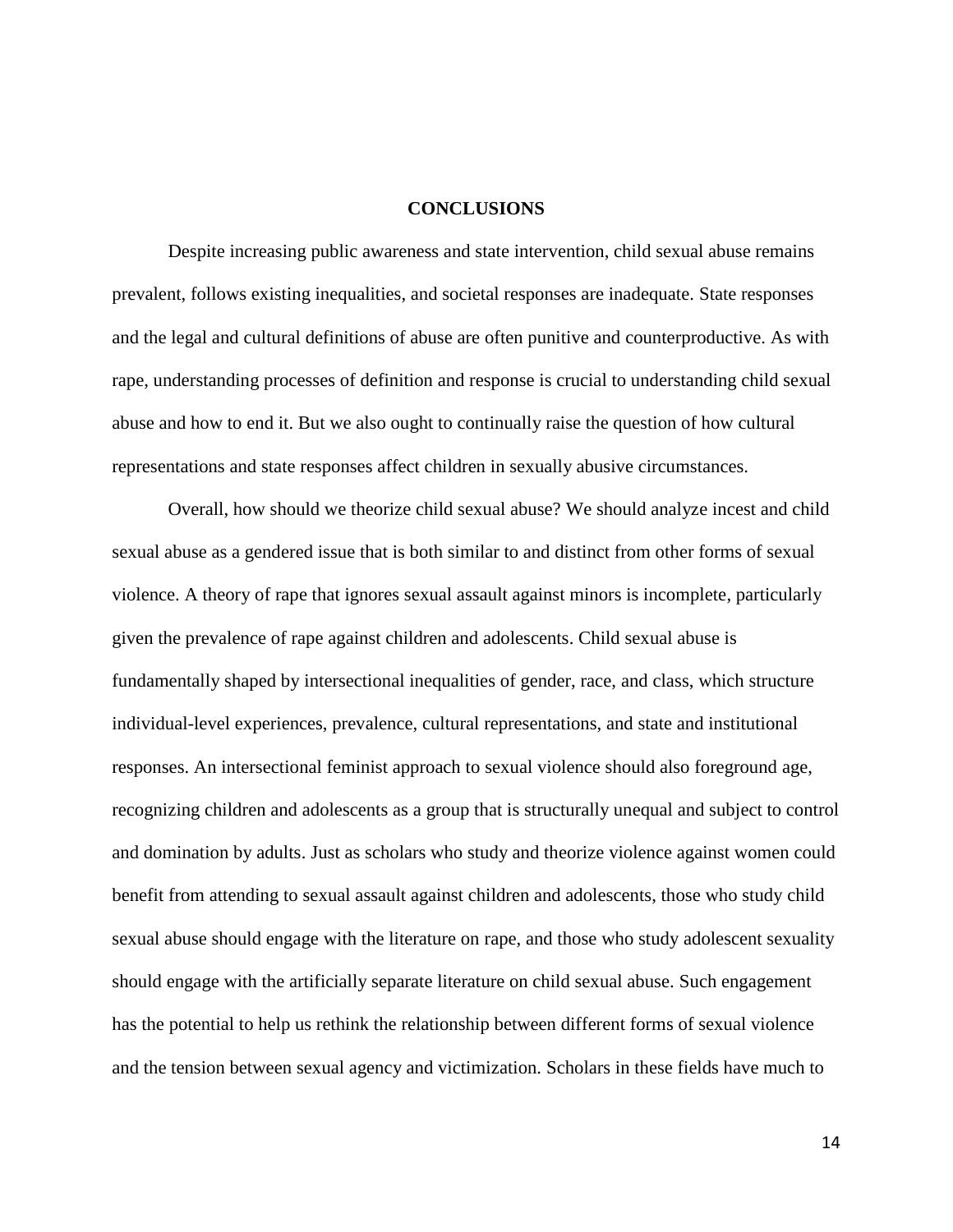learn from each other, and much to contribute to our understanding of child sexual abuse as an intersectionally shaped and gendered experience that is an important aspect of power and inequality.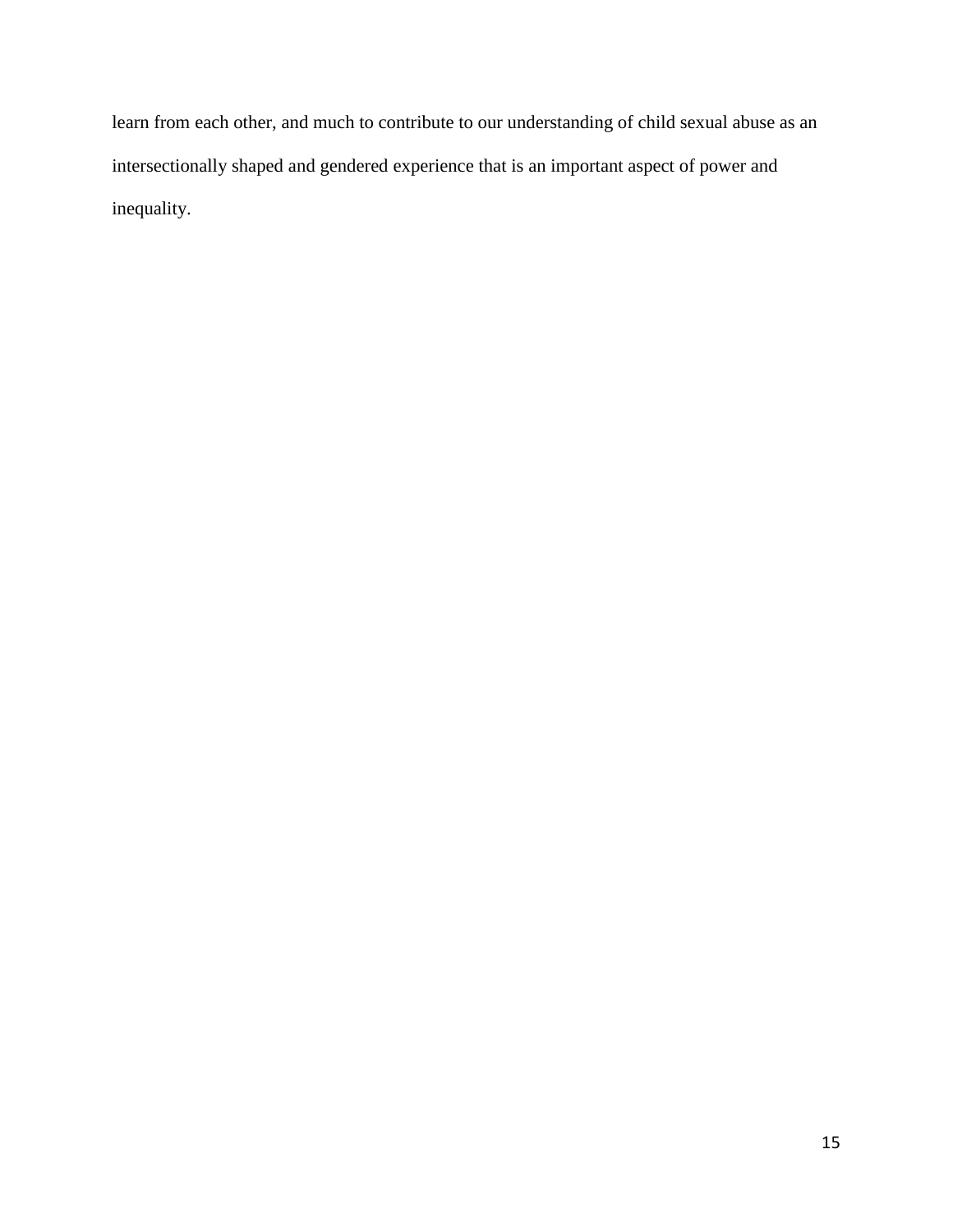## REFERENCES

Alcoff, Linda. 2009. Discourses of sexual violence in a global framework. *Philosophical Topics* 37:123,124-40.

Alexander, Michelle. 2010. *The new Jim Crow.* New York: New Press.

Armstrong, Louise. 1994. *Rocking the cradle of sexual politics.* Reading, Ma: Addison-Wesley.

Bernstein, Elizabeth. 2010. Militarized humanitarianism meets carceral feminism. *Signs* 36:45- 71.

---.2012. "Carceral politics as gender justice?" *Theory and Society* 41:233--59.

Best, Joel. 1990. *Threatened children.* Chicago: University of Chicago Press.

- Boyd, Melanie. 2009. Of shards, subjectivities, and the refusal to 'heal'. In *Theorizing Sexual Violence,* edited by Renee Heberle and Victoria Grace. New York: Routledge.
- Bray, Abigail. 2011. Merciless doctrines: Child pornography, censorship, and late capitalism. *Signs: Journal of Women in Culture & Society* 37:133-58.
- Breines, Wini and Linda Gordon. 1983. The new scholarship on family violence." *Signs: Journal of Women in Culture and Society* 8:490-531.

Bumiller, Kristin. 2008. *In an abusive state.* Durham, NC: Duke University Press.

Butler, Sandra. 1985. *Conspiracy of silence.* San Francisco: New Glide Publications.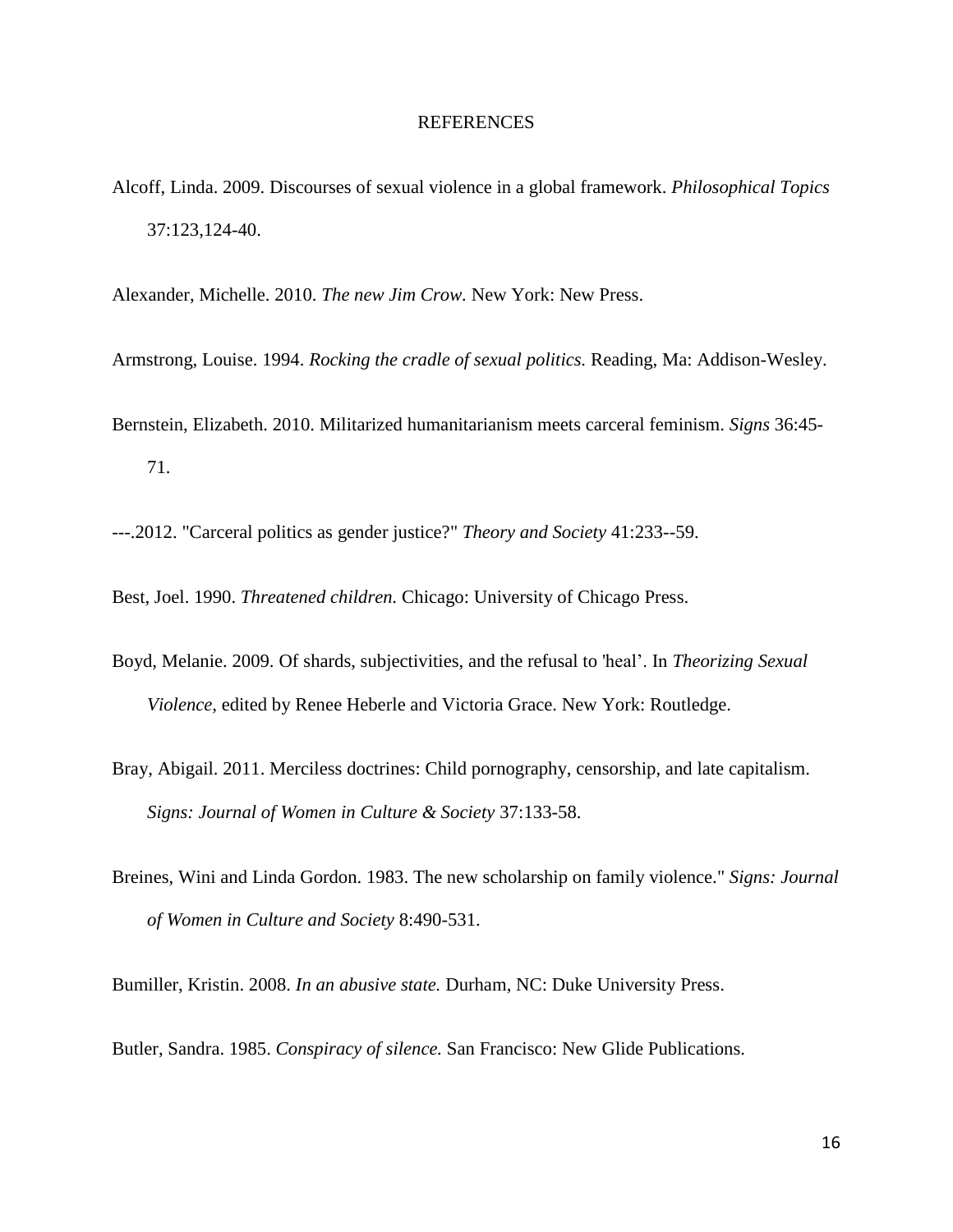Champagne, Rosaria. 1996. *The politics of survivorship.* New York: New York University Press.

Cheit, Ross. 2014. *The witch-hunt narrative: Politics, psychology, and the sexual abuse of children.* New York: Oxford University Press.

Corrigan, Rose. 2006. Making meaning of Megan's Law. *Law & Social Inquiry* 31:267-312.

---. 2013. *Up against a wall: Rape reform and the failure of success.* New York: NYU Press.

Courtois, Christine. 1988. *Healing the incest wound.* New York: WW. Norton & Co.

Davis, Joseph. 2005. *Accounts of innocence.* Chicago: University of Chicago Press.

- Deer, Sarah. 2006. Federal Indian law and violent crime. In *Color of violence,* edited by INCITE! Women of Color Against Violence. Cambridge, MA: South End Press.
- Doane, Janice and Devon Hodges. 2001. *Telling incest.* Ann Arbor: University of Michigan Press.

Doezema, Jo. 2010. *Sex slaves and discourse masters.* New York: Zed.

Douglas, Emily and David Finkelhor. 2005. Child sexual abuse fact sheet. University of New Hampshire: Crimes Against Children Research Center. http://www.unh.edu/ccrc/factsheet/pdf/childhoodSexualAbuseFactSheet.pdf.

Erdrich, Louse. 2013. Rape on the reservation." *New York Times*. February 26, p. A25.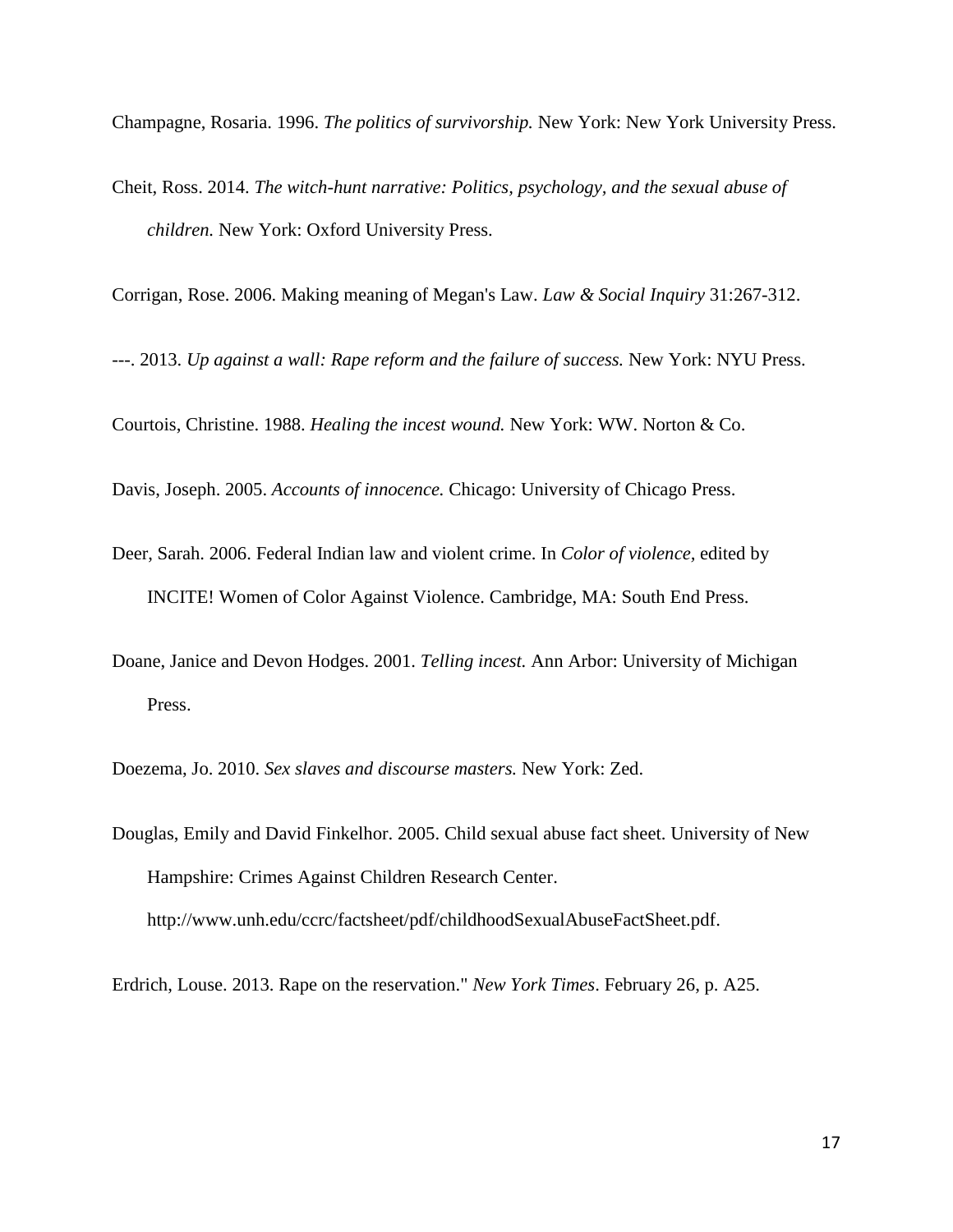Finkelhor, David, Heather Turner, Anne Shattuck, and Sherry Hamby. 2013. Violence, crime, and abuse exposure in a national sample of children and youth. *JAMA Pediatrics* 167(7):614-21.

Freedman, Estelle. 2013. *Redefining rape.* Cambridge, MA: Harvard University Press.

Hacking, Ian. 1991. The making and molding of child abuse. *Critical Inquiry* 17 (winter):253-88.

Herman, Judith. 1997. *Trauma and recovery.* New York: Basic Books.

---. 2000 [1981]. *Father-daughter incest.* Cambridge, MA: Harvard University Press.

Hill Collins, Patricia. 2000. *Black feminist thought.* New York: Routledge.

Jenkins, Philip. 1998. *Moral panic: Changing concepts of the child molester in modern America.* New Haven: Yale University Press.

---. 2001. *Beyond tolerance: Child pornography on the Internet.* New York: NYU Press.

Lamb, Sharon and Zoë Peterson. 2012. Adolescent girls' sexual empowerment. *Sex Roles* 66:703-12.

Lancaster, Roger. 2011. *Sex panic and the punitive state.* Berkeley: University of California.

Langan, Patrick and Caroline Harlow. 1994. *Child rape victims, 1992: Crime data brief.* U.S. Department of Justice. http://www.bjs.gov/content/pub/pdf/crv92.pdf .

Lorber, Judith. 1994. *Paradoxes of gender.* New Haven, CT: Yale University Press.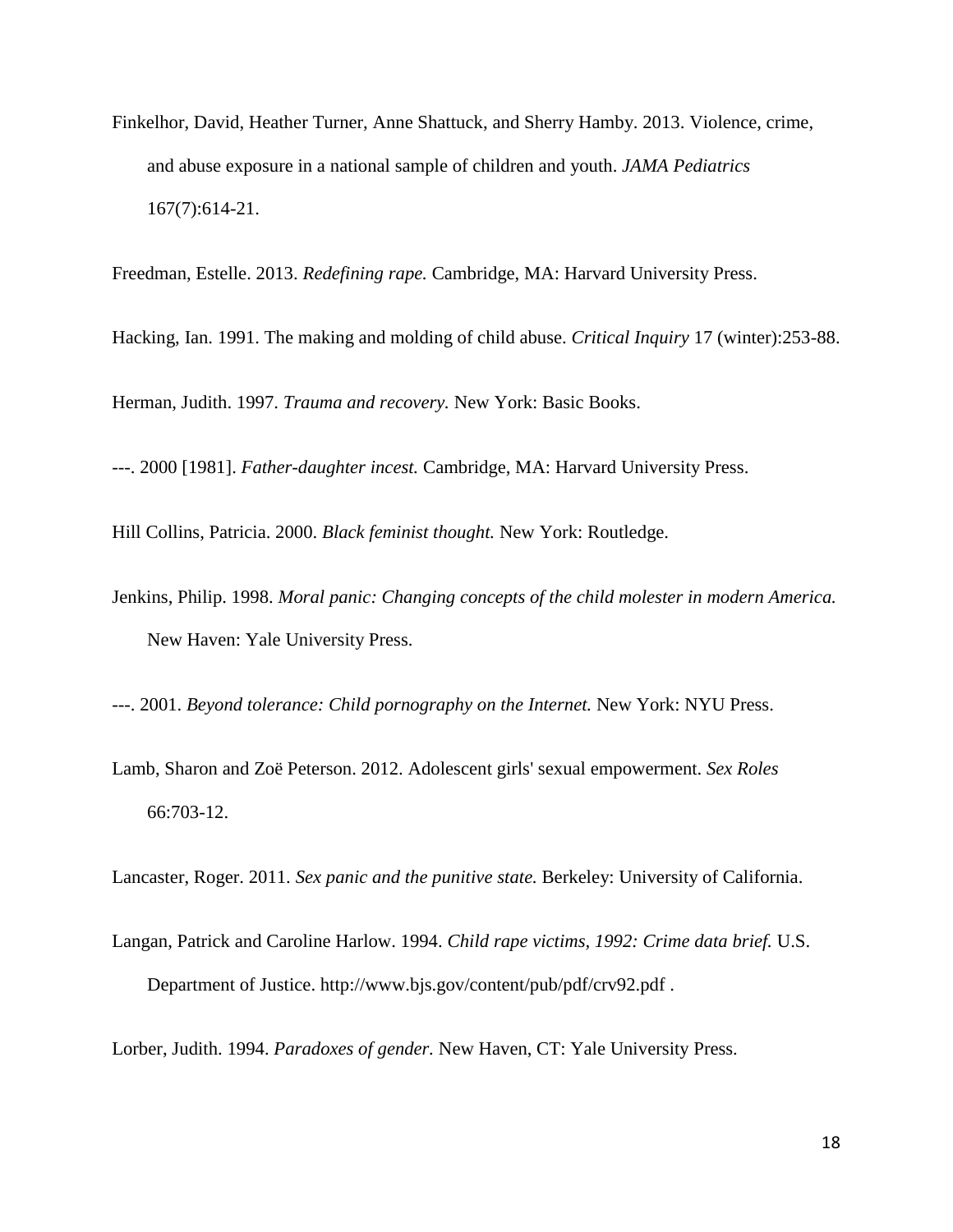Mardorossian, Carine M. 2002. Toward a new feminist theory of rape." *Signs* 27:743.

- McClelland, arah I. 2010. Intimate justice: A critical analysis of sexual satisfaction. *Social and Personality Psychology Compass* 4:663-80.
- McGuire, Danielle. 2010. *At the dark end of the street: Black women, rape, and resistance.* New York: Knopf.

Murphy, Gillian. 2002. *Beyond surviving.* New York: Ms. Foundation for Women.

Naples, Nancy A. 2003. Deconstructing and locating survivor discourse." *Signs* 28:1151-85.

Nelson, Andrea and Pamela Oliver. 1998. Gender and the construction of consent in child-adult sexual contact." *Gender & Society* 12:554-77.

Parrenas, Rhacel. 2011. *Illicit flirtations.* Palo Alto, CA: Stanford University Press.

Pascoe, CJ. 2011. *Dude, you're a fag.* Berkeley: University of California.

- Polsky, Andrew. 1991. *The rise of the therapeutic state.* Princeton, NJ: Princeton University Press.
- Renold, Emma and Jessica Ringrose. 2013. Feminisms re-figuring 'sexualisation', sexuality and 'the girl'. *Feminist Theory* 14(3):24754.
- Richie, Beth. 2012. *Arrested justice: Black women, violence, and America's prison nation.* New York: NYU Press.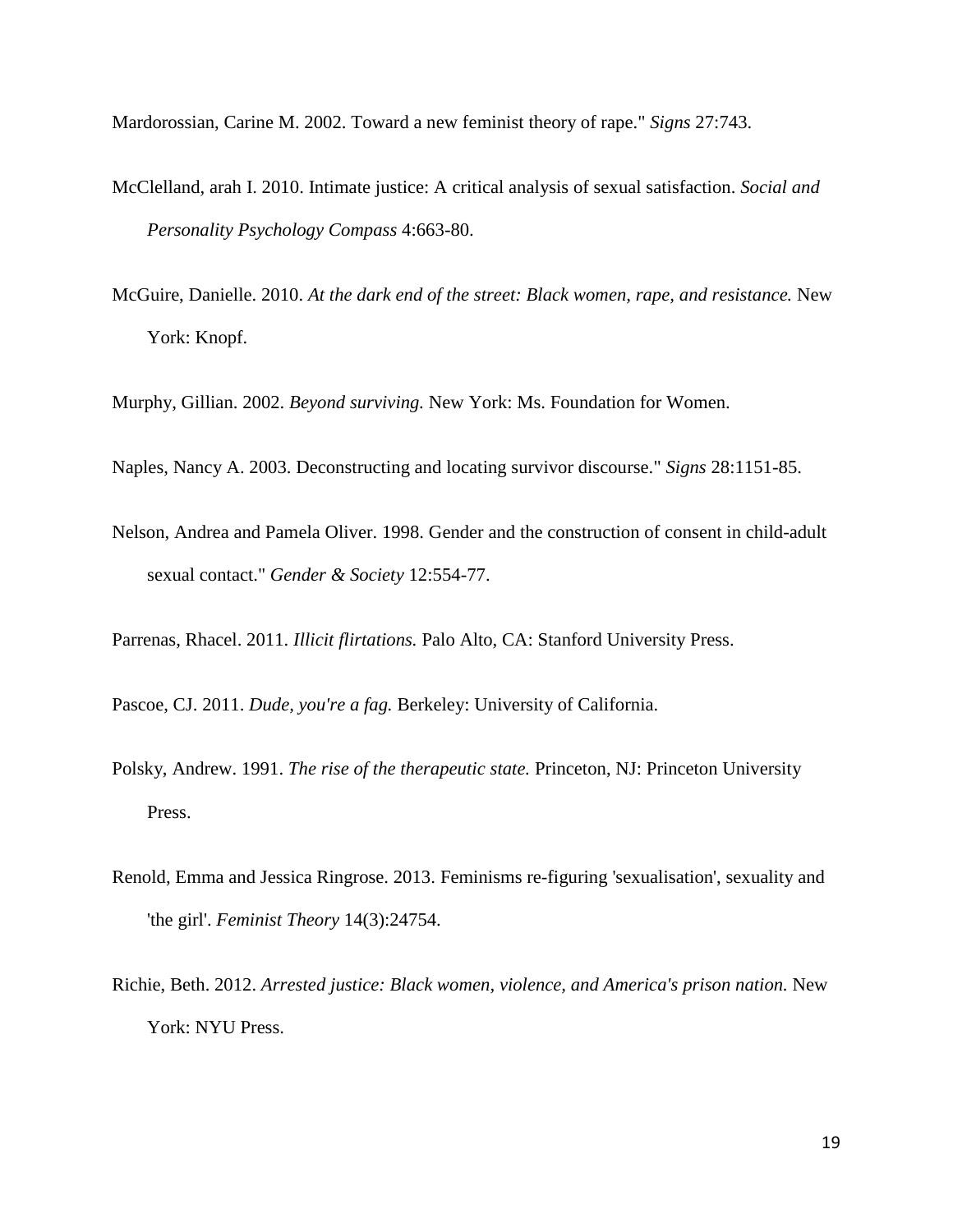Roberts, Dorothy. 2006. Feminism, race, and adoption policy. In *Color of violence,* edited by INCITE! Women of Color Against Violence. Cambridge, MA: South End Press.

Rush, Florence. 1980. *The best-kept secret: Sexual abuse of children.* New York: McGraw-Hill.

Sacco, Lynn. 2009. *Unspeakable: Father-daughter incest in American history.* Baltimore, MD: Johns Hopkins Press.

Schalet, Amy. 2011. *Not under my roof.* Chicago: University of Chicago Press.

- Simmons, Aisha. 2006. The war against Black women, and the making of NO! In *Color of violence,* edited by INCITE! Women of Color Against Violence. Cambridge, MA: South End Press.
- Tolman, Deborah. 2012. Female adolescents, sexual empowerment and desire. *Sex Roles* 66:746- 57.
- Victor, Jeffrey S. 1998. Moral panics and the social construction of deviant behavior. *Sociological Perspectives* 41(3):541-65.
- Walsh, Wendy, Janis Wolak, and David Finkelhor. 2013. *Sexting: When are state prosecutors deciding to prosecute? The Third National Juvenile Online Victimization Study (NJOV-3).*  Durham, NH: Crimes against Children Research Center.

Warner, Sam. 2009. *Understanding the effects of child sexual abuse.* New York: Routledge.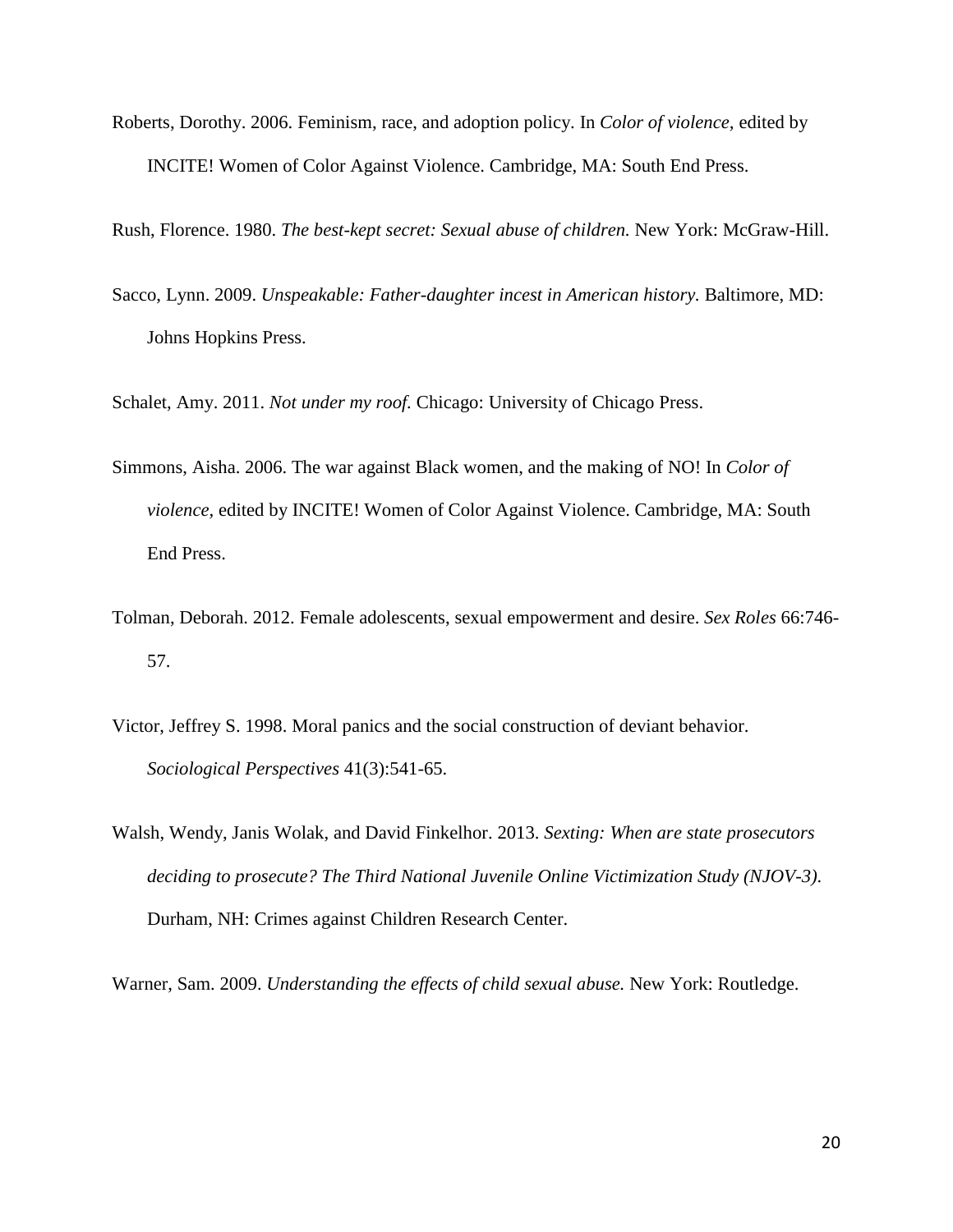- Whittier, Nancy. 2001. Emotional Strategies. In *Passionate politics: Emotions and social movements,* edited by Jeff Goodwin, James Jasper, and Francesca Polletta. Chicago: University of Chicago Press.
- ---. 2009. *The politics of child sexual abuse.* New York: Oxford University Press.
- Wilson, Melba. 1994. *Crossing the boundary: Black women survive incest.* Berkeley, CA: Seal Press.